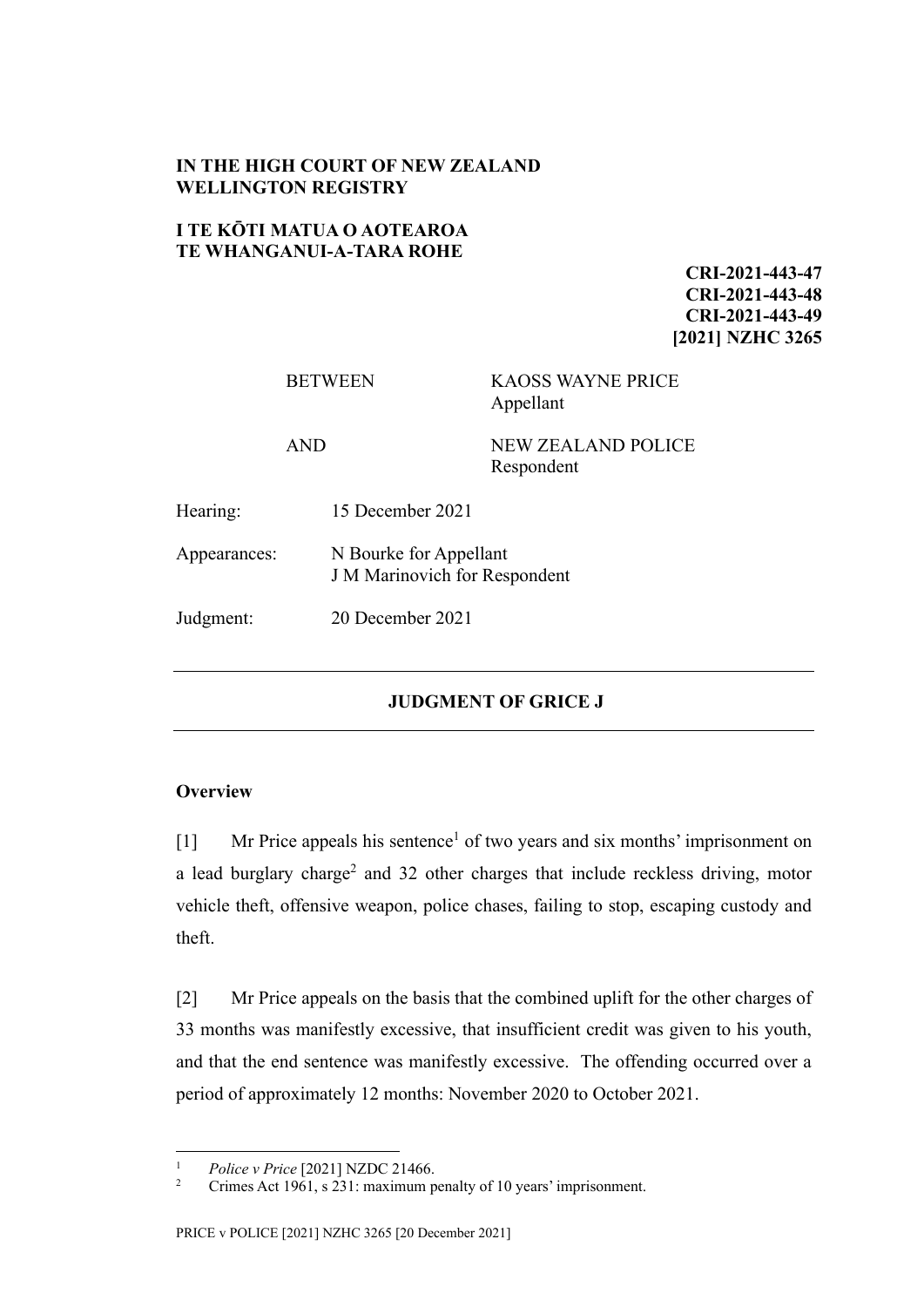### **Background**

[3] In addition to the lead burglary charge, the sentencing Judge analysed the balance of the offending in four groupings.

[4] As the appeal turns on whether the uplifts for various groups of offences when taken cumulatively reflected the totality of the offending, I set out the facts in full following the Judge's analysis.

# *8 July 2021 (lead burglary)*

[5] Mr Price went into the victim's home through an unlocked front door and went into the living room area. Mr Price sat down and smoked a cigarette inside before tossing it on the floor. He then took a set of car keys for a Bighorn vehicle owned by the victim and drove it away. The victim was awoken by the sound of his vehicle being taken from the address and driven down the drive.

## *Offending set 1: 5 November 2020*

[6] In the early hours of the morning, Mr Price drove to a service station, fuelled up with \$60 worth of petrol and drove off without paying. He was suspended from driving at the time.

[7] Later that morning, at 8.35am, a police car attempted to stop the appellant and turned on its red and blue lights. Mr Price accelerated toward a shopping area, took a wide turn and momentarily lost control, before continuing toward oncoming traffic. The vehicle then approached a pedestrian crossing where school children were forced to take evasive action to avoid being hit. The police pursuit was abandoned.

[8] Shortly afterwards, the appellant's vehicle crashed into two occupied vehicles, one of which had young children inside. The appellant drove away from both crashes. He stopped a short while later and ran but was arrested. Following a car search, 2.5 gram of methamphetamine was found along with a knuckle duster. A compulsory impairment test showed the appellant had methamphetamine and cannabis in his blood.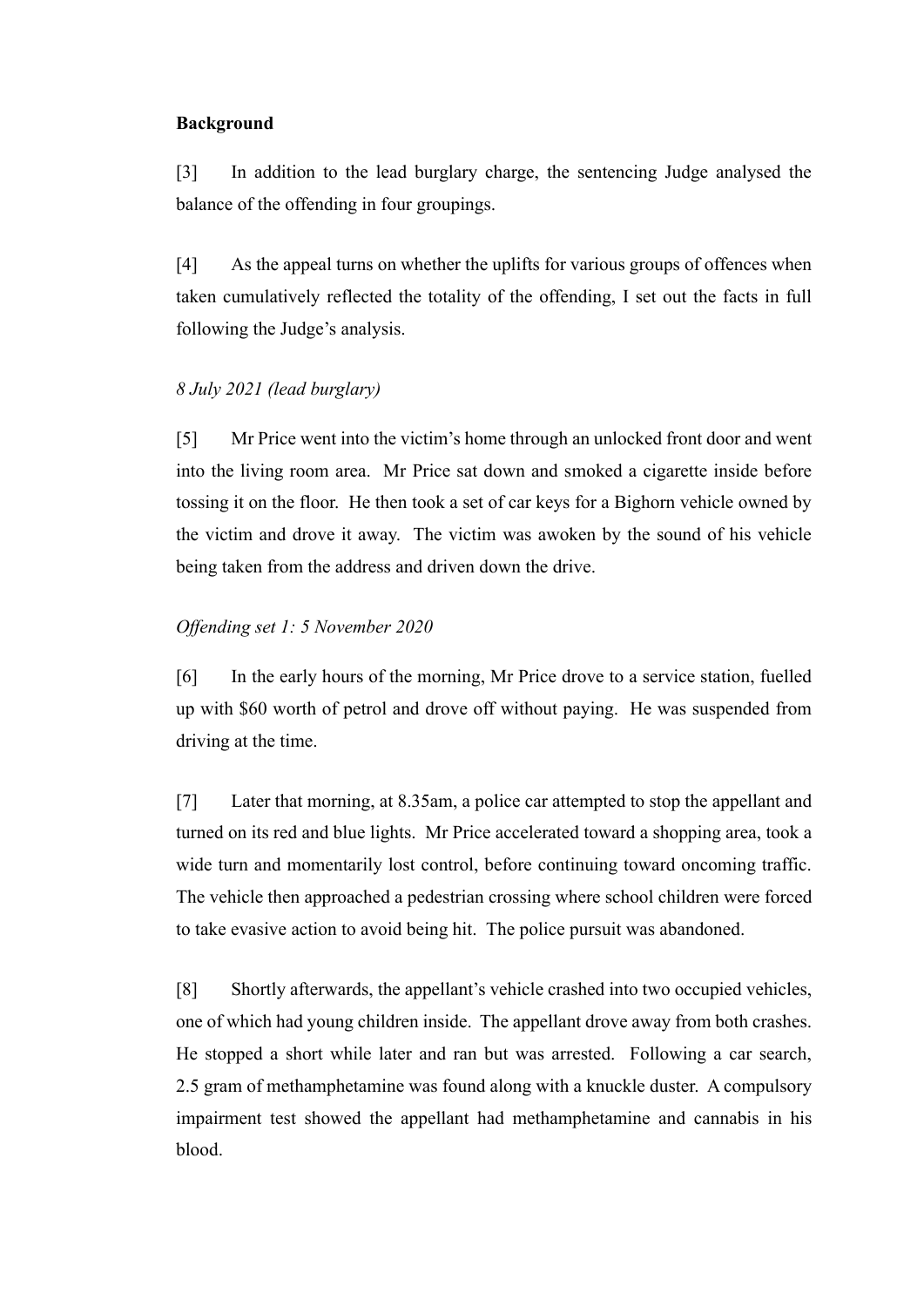#### *Offending set 2: 18 May to 6 July 2021*

[9] On 18 May, Mr Price was given keys to a car which he promised to return that evening. He did not. Following inquiries made by the victim's family, the car was located and recovered. However, the appellant took the car again that evening.

[10] On 21 May, the appellant drove the car to a petrol station, filled it up with \$30 worth of petrol before driving off without paying. An employee ran out. The manner in which Mr Price drove led the employee to believe he was going to be hit.

[11] On 22 May, the appellant went to another gas station, filled it up with \$50 worth of petrol and drove off again without paying. Later that day, Mr Price was a passenger in the car when police signalled the car to stop. After the driver got out and approached police, Mr Price moved into the driver's seat and drove off at speed. Police followed and signalled to stop with red and blue lights, but due to the speed, the police did not pursue.

[12] The next day, the appellant drove to a different gas station and again drove away without paying for \$50 worth of petrol.

[13] On 28 May, the appellant was found at an address where police were making enquiries. When he was told he was under arrest, Mr Price resisted and tried to break free as a police officer tried to hold him to be handcuffed. Mr Price broke free, sprinted away and was unable to be located.

[14] On 1 June, the appellant was at a bar where he took a victim's keys to her car as well as her wallet and took the victim's car.

[15] The next day he was driving that car when police spotted him and signalled him to pull over. The appellant complied. As police approached the vehicle, he sped off. Later that day, the vehicle was located abandoned.

[16] On 4 June, the appellant, driving a different car, was pulled over by police. He drove off and was unable to be located.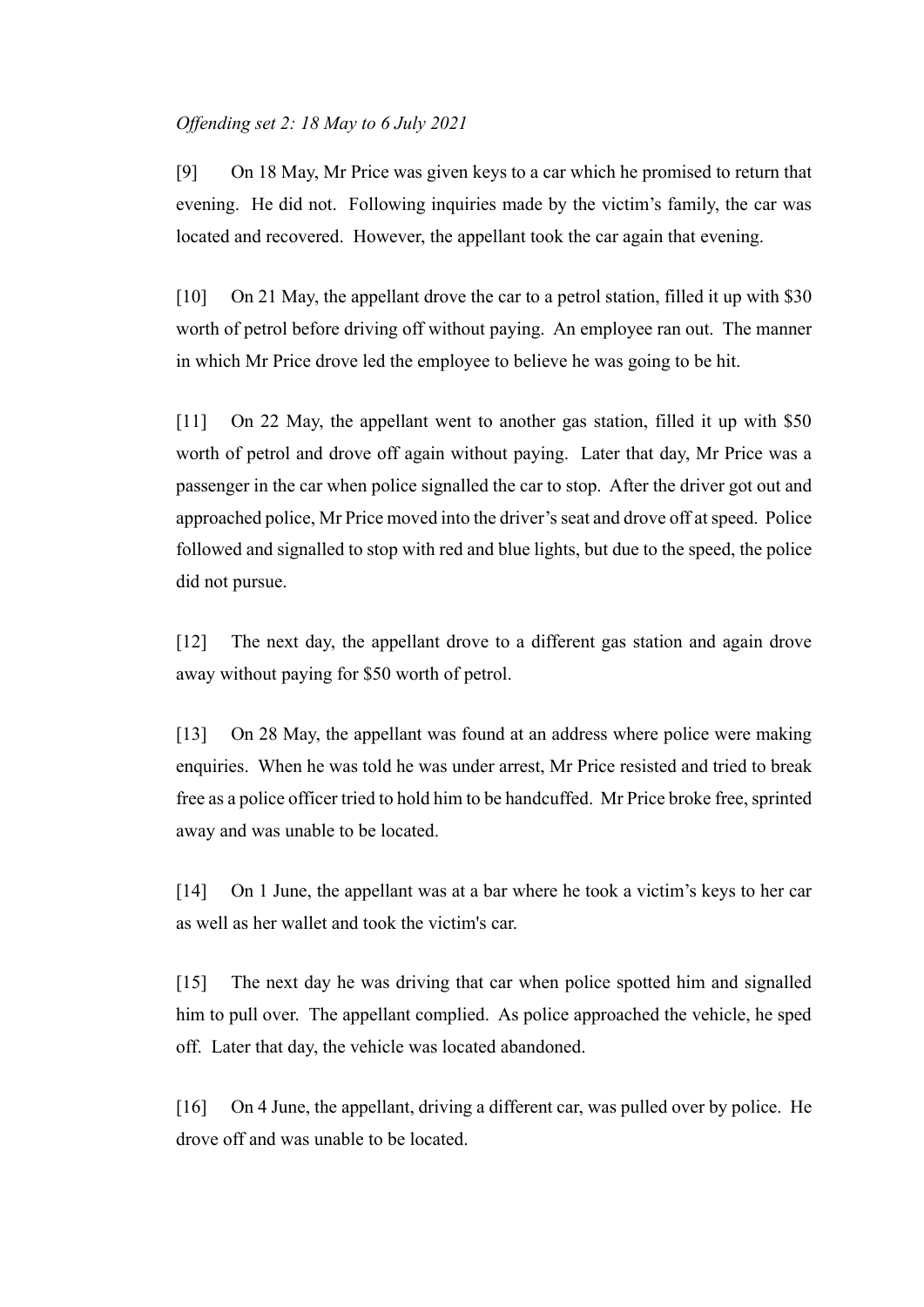[17] On 13, 14 and 16 June, Mr Price drove to three different petrol stations and he drove off without paying for fuel he took, amounting to \$90, \$60 and \$80 worth, respectively.

[18] On 24 June, Mr Price attempted to do the same. A police car then parked in front of the appellant's vehicle. Mr Price stopped refilling, threw the fuel hose over his roof, moved into the driver's seat and reversed at speed. The police followed the appellant with active red and blue lights. The appellant accelerated and drove through several stop signs, driving approximately 100km per hour, in a 50 km per hour zone. At one point he swerved into and narrowly missed a parked police car. The appellant also drove on the wrong side of the road.

[19] On 6 July the appellant drove a car that had earlier been stolen to a gas station before driving off with \$139.24 worth of fuel without paying.

#### *Offending set 3: 22 October 2020*

[20] Having been bailed to his grandmother's home, the appellant removed a gold ring from her handbag. When asked to return it, Mr Price responded, "get fucked". While she slept, Mr Price located keys for a car parked outside and drove off, at which point he was suspended from driving. Later, the victim noticed her ring, iPhone and tinderbox were missing, valued at \$2,780.

#### *Offending set 4: Other offending*

[21] On 25 July 2020, the appellant stole a tip jar containing \$150 from an unattended counter at a cinema.

[22] On 3 October 2020, the appellant stole an iPhone containing a debit card, which he used to purchase goods at two gas stations, totalling \$58.40.

[23] The appellant also stole a car which contained the victim's keys and wallet. He used two bank cards to purchase goods at two locations, totalling \$181.17.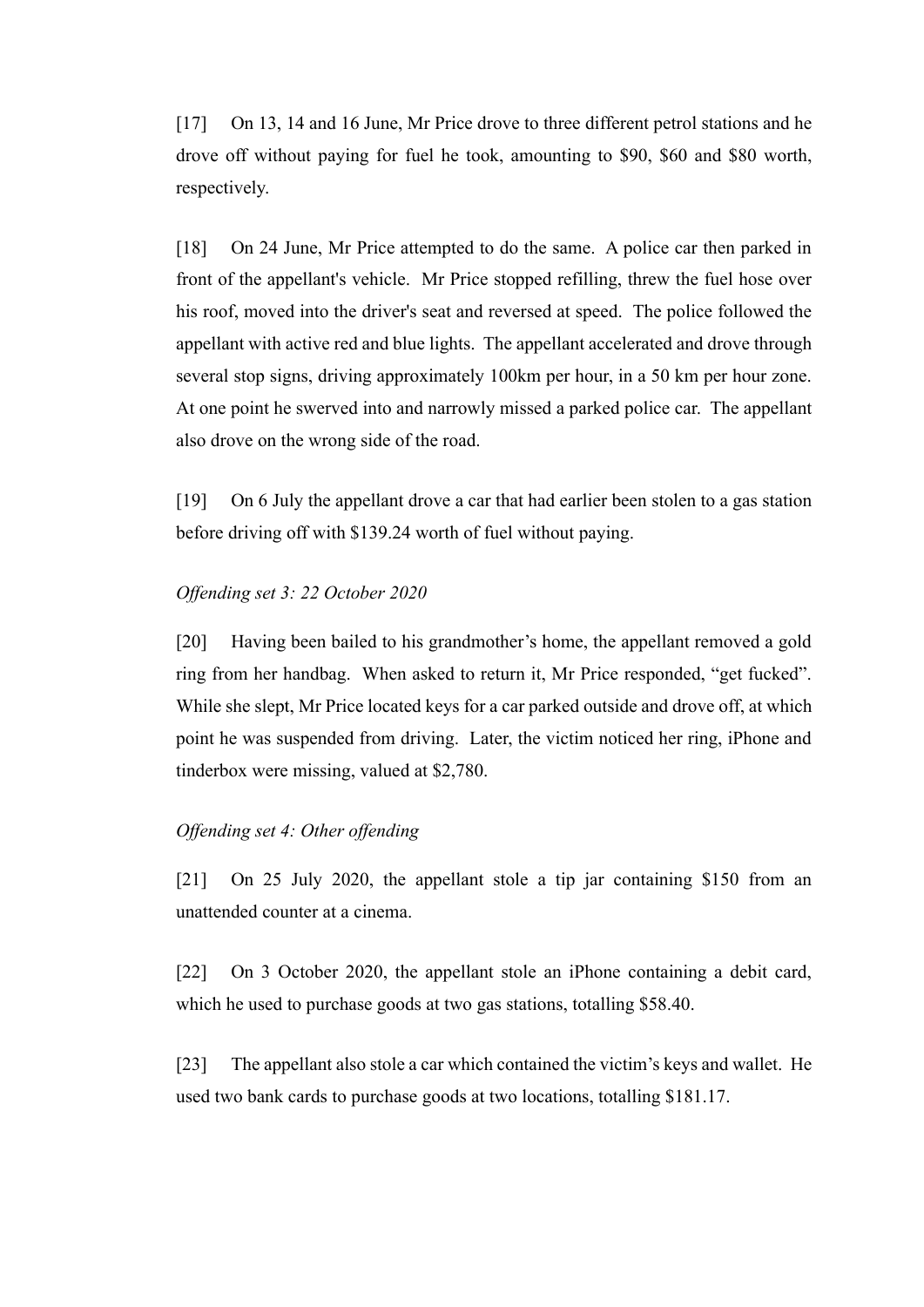[24] On 22 October 2020, the appellant was served with a three-month demerit suspension, in breach of that suspension. On 1, 3, 9 and 24 November, the appellant drove to different gas stations and drove off with \$80, \$30, \$100 and \$80 worth of petrol without paying, respectively. On the second occasion the store attendant inactivated the pump when Mr Price attempted to put in more petrol.

[25] Later, on 3 November, police followed the appellant and active blue and red lights. Mr Price accelerated and narrowly missed a collision.

# **District Court decision**

[26] The Judge first noted the lead charge was a "reasonably serious burglary", involving breaking into in a dwelling house, while the victim was at home asleep. The Judge set a starting point of 18 months. No issue is taken with this starting point on appeal.

[27] The Judge then set out the factual background of the four sets of offending and applied the relevant uplifts:

- (a) nine months was given on a totality basis for all offending on 5 November;
- (b) nine months was given on a totality basis for all offending between 18 May and 6 July;
- (c) six months was given for the specific offending on 22 October; and
- (d) nine months for the remaining charges, a review of the earlier sentences and offending while on bail.

[28] The Judge gave a 25 per cent discount for Mr Price's guilty plea. He noted the "illuminating" information in the cultural report, for which a 15 per cent discount was applied, totalling 21 months.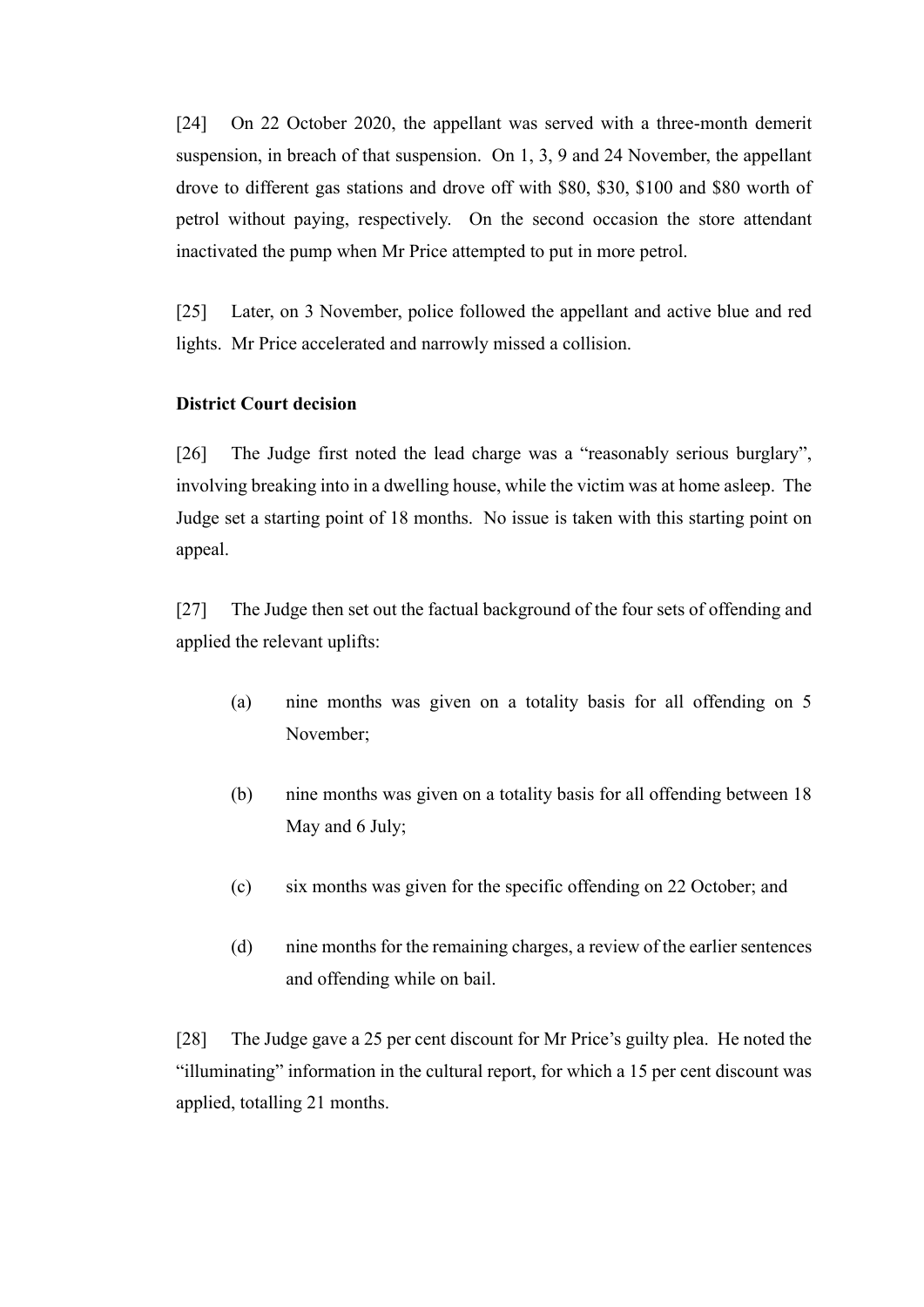[29] This led to an end sentence imposed of two years and six months' imprisonment.

#### **Law on appeals against sentence**

[30] Section 250 of the Criminal Procedure Act 2011 governs first appeals against sentences. It provides that an appeal court must allow the appeal if for any reason there is an error in the sentence imposed and a different sentence should be imposed.

[31] The focus is on the end sentence rather than the process by which the sentence is reached. $3$  The Court will not intervene where the sentence is within range and can be justified by accepted sentencing principles.<sup>4</sup>

[32] If an appeal is allowed this Court may set aside the sentence and impose another sentence, vary the sentence or any part or condition of the sentence or remit the sentence to the District Court with directions to amend the sentence.<sup>5</sup>

#### **Summary of submissions**

[33] The appellant submits that insufficient regard was given to the totality principle in applying the uplifts. The appellant says that an adjusted starting point in the range of three to three and half years' imprisonment would be appropriate. As for a youth discount, the appellant submits that, in light of *Churchward v R* (as discussed below),<sup>6</sup> a discount of 15 per cent should have been applied. No issue is taken with the 18 month starting point for the lead burglary charge.

[34] The respondent submits that each set of uplifts were appropriate given the offending, and that the overall starting point of 51 months (four years and three months) was appropriate to reflect the totality of the offending. The offender was described as a "one-man crime wave" who placed the public in danger on several occasions. The respondent also submits that, at most, a credit of five percent could be

<sup>3</sup> *Ripia v R* [2011] NZCA 101 at [15]; and *Tutakangahau v R* [2014] NZCA 279, [2014] 3 NZLR 482 at [36].

<sup>4</sup> *Larkin v Ministry of Social Development* [2015] NZHC 680 at [26].

<sup>5</sup> Criminal Procedure Act 2011, s 251.

<sup>6</sup> *Churchward v R* [2011] NZCA 531, (2011) 25 CRNZ 446.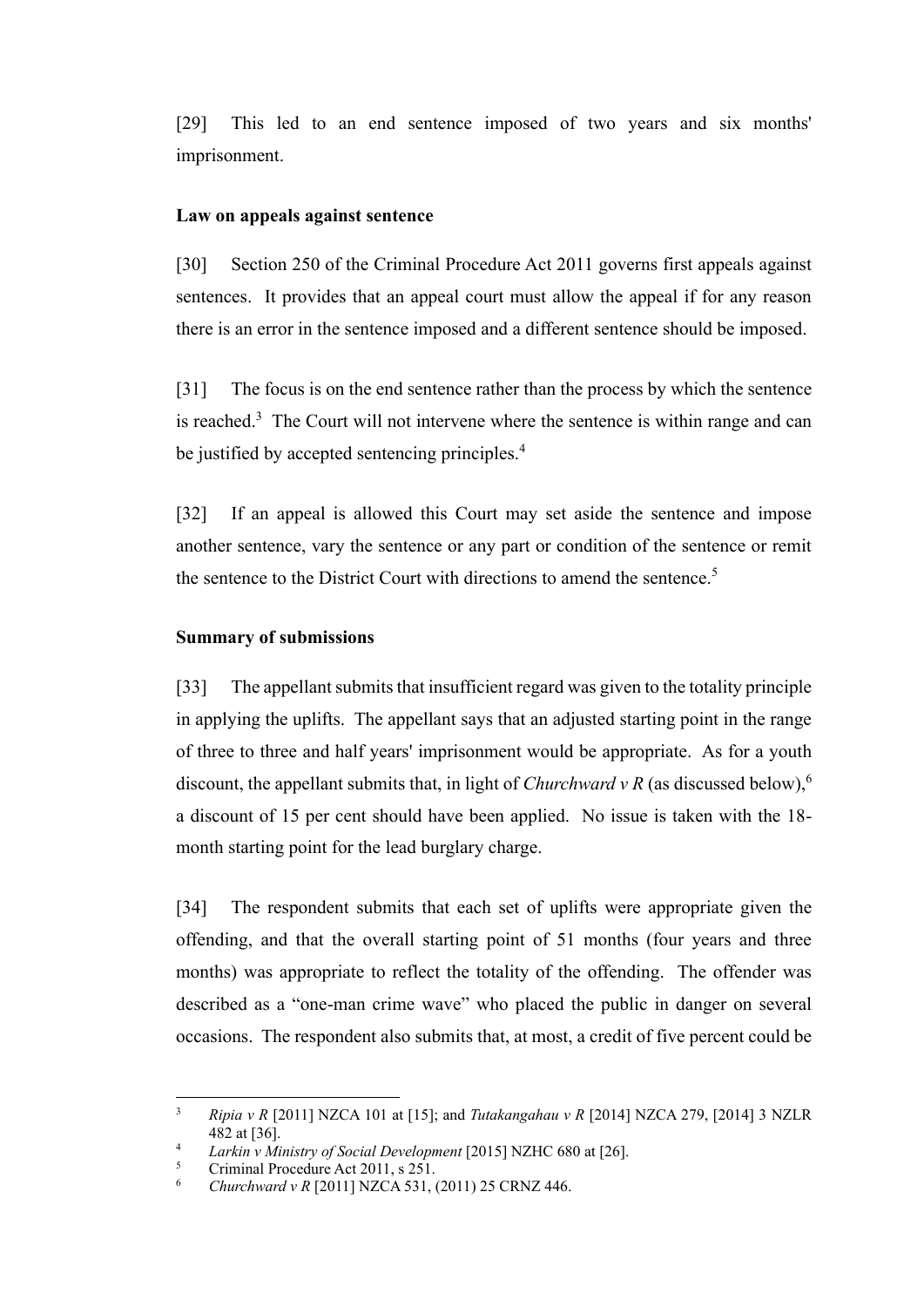given for youth and this would merely be tinkering with the sentence. Standing back, the end sentence was not out of proportion with the gravity of the totality of the offending.

## **Uplifts for offending**

## *Appellant submissions*

[35] The appellant submits that, although mentioned, the Judge gave insufficient regard to the totality principle. Not only should each offence be considered individually, but the offender's overall culpability should be assessed to determine what sentence appropriately reflects the totality of their conduct.<sup>7</sup> In this case, the total end sentence should not have been determined sequentially and adjusted for each individual offence or group of offences but rather, the analysis should have been guided by the appreciation that the total period of imprisonment should be in proportion to the overall offending.<sup>8</sup>

[36] The appellant notes that the 51-month starting point greatly exceeds that taken in any of the authorities cited for offending "sprees" with a lead burglary charge.

[37] Most offending was low-level, the defendant says. The thefts, involving goods of less than \$500 in value had maximum penalties of three years. This is borne out by the relatively low level of reparation sought by police, of \$4,119.40. The appellant submits such offending pales in comparison to that in *Hamilton v Police*, where 19 separate burglaries with a total value of over \$100,000 led to an adjusted starting point of three years and 10 months.

### *Respondent submissions*

[38] For the 5 November 2020 offending, the respondent submits that the nine months was within range, given the totality of the offending. The respondent refers to the desperate and extremely dangerous driving that placed young children near a

<sup>7</sup> *R v Bradley* [1979] 2 NZLR 262 (CA); *R v Strickland* [1989] 3 NZLR 47, (1989) 4 CRNZ 632; and *R v Dodd* [2013] NZCA 270 at [32]-[33].

<sup>8</sup> *Haywood v R* [2015] NZCA 551; and *Ogden v R* [2016] NZCA 214 at [64].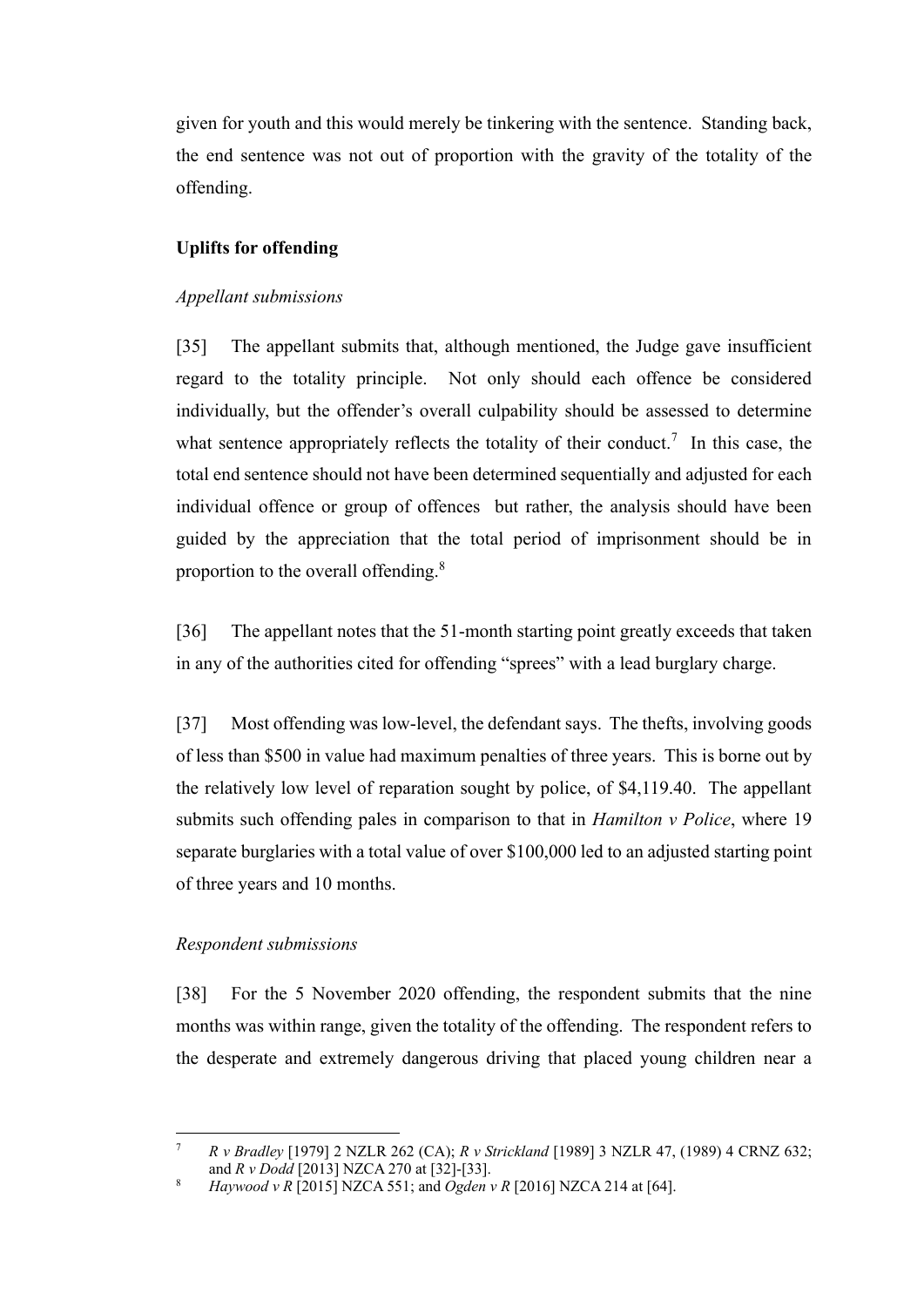school pedestrian crossing in clear danger. The cumulative sentence was warranted as the offending was discrete and unrelated (to the lead burglary charge).

[39] For offending between 18 May and 6 July, the respondent submits the unlawful taking of a motor vehicle, escape from custody, operating a vehicle dangerously and various thefts could have justified a starting point between 18 months and two years, in light of *Wood v Police*. 9 The cumulative sentence was warranted and lenient.

<span id="page-7-0"></span>[40] The respondent submits the 22 October offending involved theft of goods of a relatively significant amount (\$2,780 in value) as well as unlawful taking of a motor vehicle, which, in light of *Wood v Police*, would have justified a starting point of 15 to 18 months. The six-month<sup>10</sup> cumulative sentence for that offending is within range

[41] The respondent submits that the "other" offending is to insignificant, and therefore an uplift for this totality is not excessive.

#### *Analysis*

[42] The appellants pointed to the case of *Nelson v Police*, in which a two year and four-month starting point was set for a 22-year-old who pleaded guilty to a lead burglary charge and a raft of other charges not dissimilar to those in present cases.<sup>11</sup> The appellant also pointed to other cases involving less serious offending with lower starting points.

[43] In relation to *Nelson*, there are some clear differences with the present case. The most significant is that *Nelson* did not feature the reckless driving and endangering of the public that is apparent in this case. These factors bear on totality.

[44] The Crown referred to *Wood v Police*. It says the specific penalties applied to the sets of offending here might be seen as lenient in comparison. This is in view of the fact the Court has said the single unlawful taking charge can give rise to a starting point of 18 months "if the offence has a significant aggravating feature or features".<sup>12</sup>

<sup>&</sup>lt;sup>9</sup> *Wood v Police* [2018] NZHC 1629.

<sup>&</sup>lt;sup>10</sup> The Crown submissions refer to nine months.<br><sup>11</sup> Nelson v Police [2010] NZHC 2434

<sup>11</sup> *Nelson v Police* [2019] NZHC 2434.

*Wood v Police*, above n [9,](#page-7-0) at [24].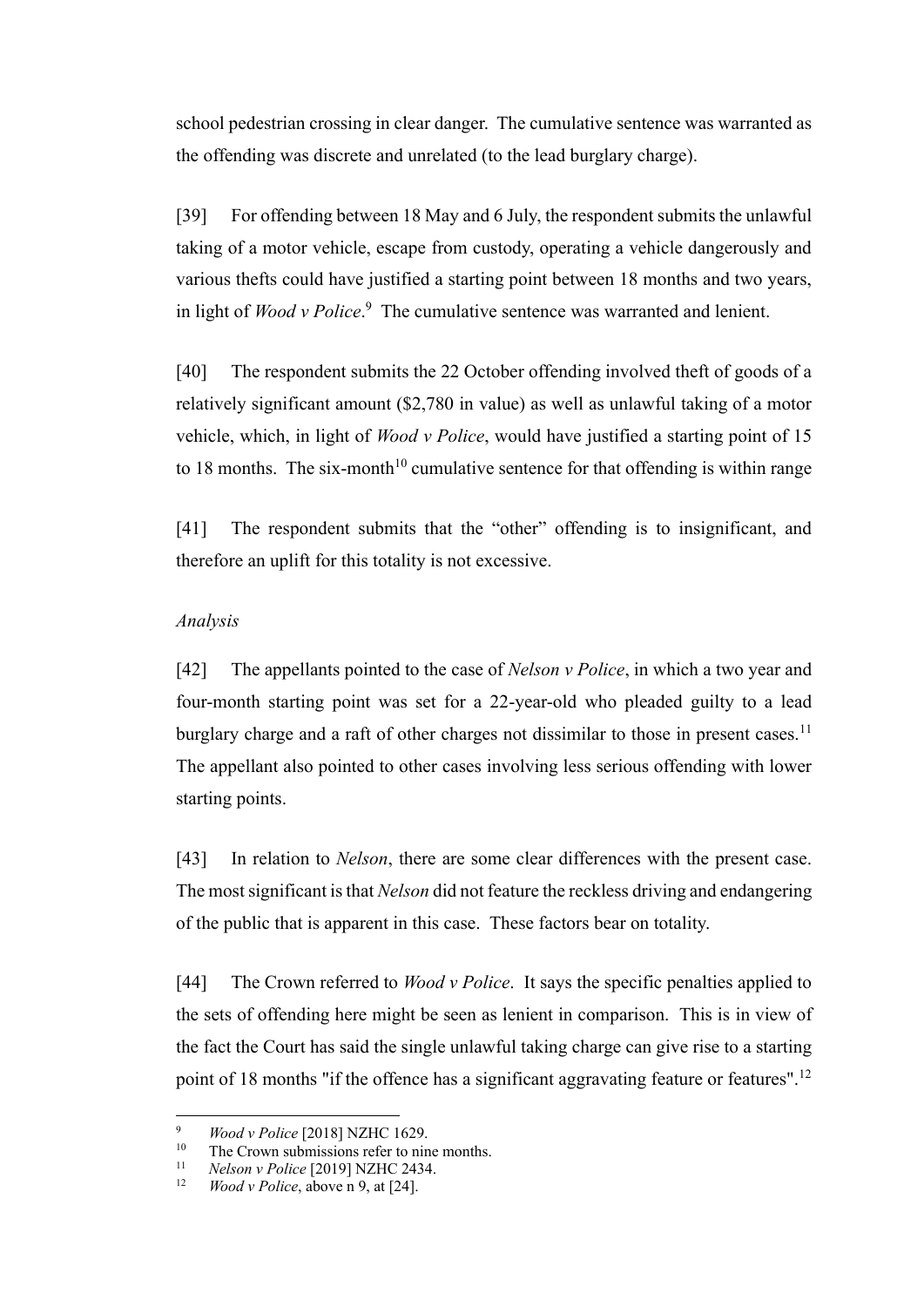[45] Some of the groupings of the offences involved repeated low-level theft at petrol stations. The repetitive nature does increase the seriousness of the offending.

[46] This case is more serious than that of *Nelson* for the reasons stated above. However, *Hamilton v Police* was significantly more serious in relation to the number of burglary charges and the significant amount of stolen goods. However, the present case does have the added factor of public endangerment.

[47] The totality principle requires consideration of all the offending, rather than simply discrete uplifts for sequential groupings of events. In each grouping, the uplifts appear within range. However, it is their combined amount that seems out of proportion with the offending, especially in light of the authorities cited.

[48] In my view while the discrete sets of offences were properly analysed the sentence uplift applied for those on a cumulative basis (including the uplift for offending while on bail) led to a totality which was out of range. The starting point of 51 months was manifestly excessive. A starting point between 40 to 45 months would be the range.

#### **Youth discount**

[49] Youth discounts are not automatic but require reference to the defendant's age at the time of the offence.<sup>13</sup> The Court of Appeal in *Churchward* described in detail why such discounts are applied to take into account the neurological difference between young people and adults (which bear on culpability) and the adverse effect of imprisonment on young people.<sup>14</sup> Such a discount will also vary by circumstance.<sup>15</sup> In *Pouwhare v R*, the Court of Appeal stated:<sup>16</sup>

… the fact than an offender is a young person can sometimes be given radical effect on sentence, unconstrained by any normative percentage, even where offending is serious. In other cases that is not possible. The young age of the offender cannot be accorded presumptive, let alone paramount, weight. The objective seriousness of the offending, the young person's part in it, anything aggravating and otherwise mitigating must also be weighed. …

<sup>&</sup>lt;sup>13</sup> *R v LB* [2020] NZHC 94 at [42].

<sup>&</sup>lt;sup>14</sup> *Churchward v R* [2011] NZCA 531 at [78]-[85].<br><sup>15</sup> Pounthara v P [2010] NZCA 268 (2010) 24 CP]

<sup>&</sup>lt;sup>15</sup> *Pouwhare v R* [2010] NZCA 268, (2010) 24 CRNZ 868 at [83].<br><sup>16</sup> At [96]

At [96].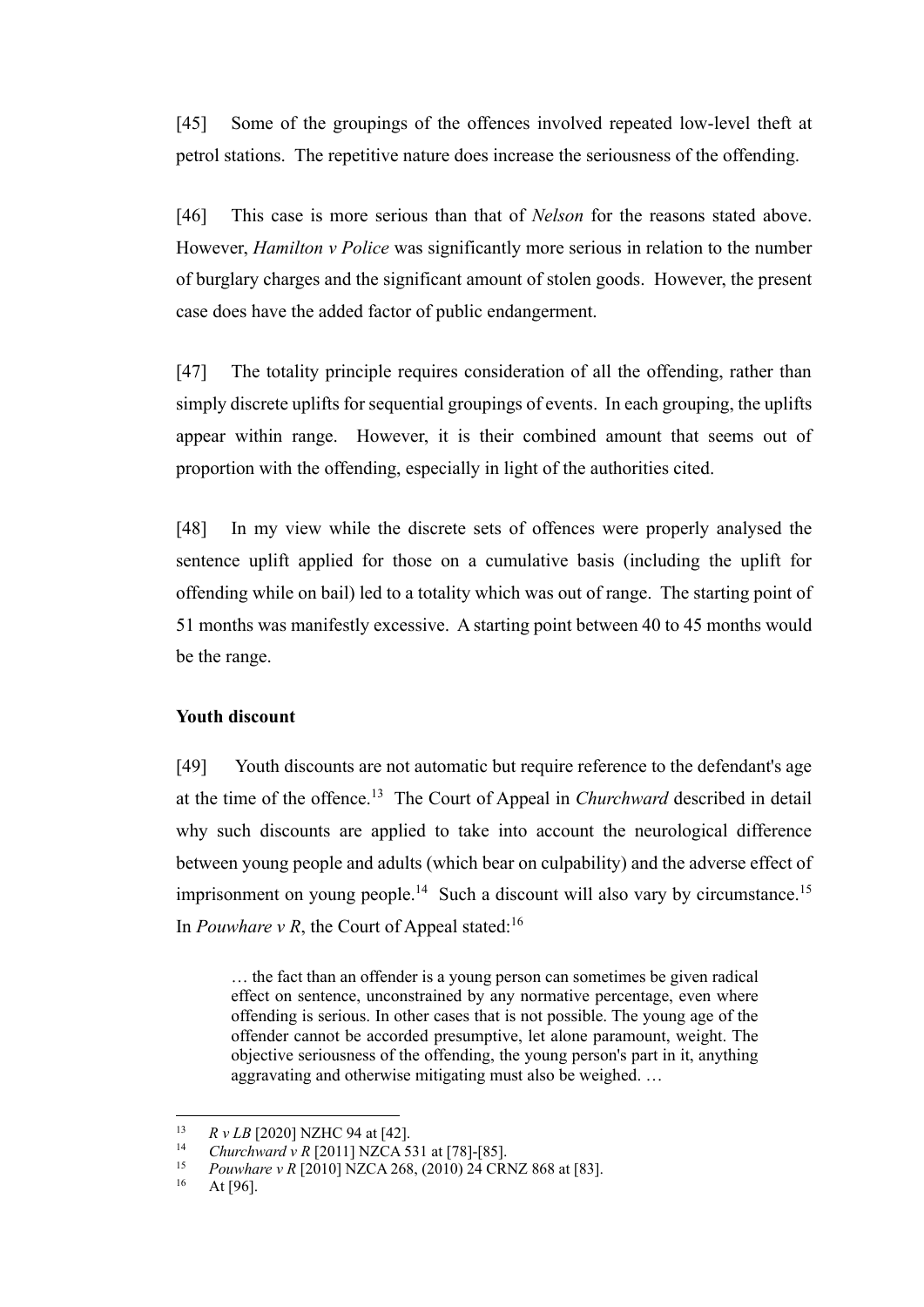[50] The appellant notes the case of *Waikato-Tuhenga v R*, <sup>17</sup> where a discrete 15 per cent discount was allowed for youth in addition to a 15 per cent discount for the appellant's personal and cultural background. In this case, the appellant says the offending is the architype of that described in *Churchward.* Mr Price was young, immature and making impulsive decisions that lacked judgment. This was the sort of offending described in *Nelson v Police* as youthful, impulsive, stupid, substancefuelled offending committed by a young person without structure in life. Therefore, a discount of 15 per cent would be warranted.

[51] The respondent submits that such a discount is not presumptive but weighed in an objective analysis against the seriousness of the offending. Mr Price was already subject to a sentence of supervision for other offending. He has committed consistently over a significant period of time, on occasions putting the public at risk. At most, only a five per cent discount could be given. Mr Marinovich, for the respondent, acknowledged the factor of youth had not been considered and should have been.

[52] Youth is an important factor here. The offending has the hallmarks of the type of offending discussed in *Churchward* and *Nelson*. Some offending involved highspeed chases, which did put the public at risk and is a factor to be taken into account when considering a discount for youth.

[53] *Churchward* has recognised that Mr Price's behaviour may in part be attributable to brain development, which in young males may remain immature up to the end of a person's twenties. There will be occasions where the public interest requires the discount that would otherwise be applied for youth to be reduced.<sup>18</sup> Such occasions have included motor manslaughter<sup>19</sup> or serious violent offending where deterrence and public protection have prevailed.<sup>20</sup> However, despite the fact there were vehicle offences which put the public at risk, I do not consider Mr Price's offending to fall into a category that requires the discount for youth to be reduced.

<sup>17</sup> *Waikato-Tuhenga v R* [2021] NZCA 503.

<sup>&</sup>lt;sup>18</sup> *Tahuri v R* [2013] NZCA 254 at [42] and [43].

<sup>&</sup>lt;sup>19</sup> *Ormsby v R* [2013] NZCA 578.<br><sup>20</sup> *Arghanga v R* [2014] NZCA 37

<sup>20</sup> *Arahanga v R* [2014] NZCA 379.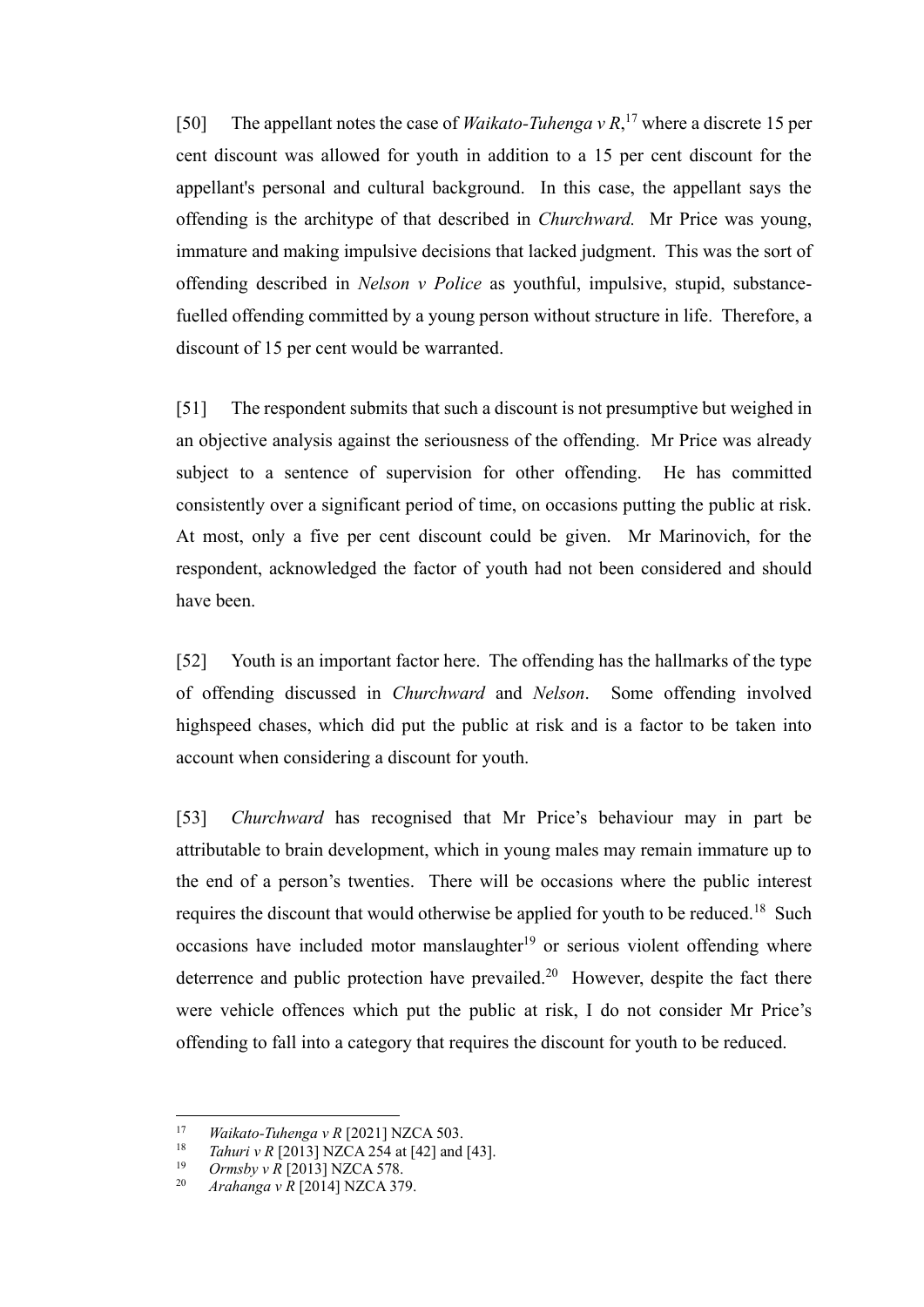[54] I also note that some of the factors considered in the cultural report also bear out that youth was a factor in this offending. In Mr Price's case, this is particularly exacerbated by the lack of support and his transient and chaotic family life. It is perhaps surprising that this is the first non-community-based sentence Mr Price has faced.

[55] I reach the conclusion, given the factor of his youth, a discount of 10 per cent is appropriate in these circumstances.

## **Conclusion**

[56] I conclude the uplifts applied were manifestly excessive and there was an error in the totality consideration. An additional discount for youth would be appropriate in this case. Failure to consider that factor was an error.

[57] Taking a starting point of 45 months and a discount for the guilty pleas (25 per cent), with personal background factors attracting a discount (15 per cent) and youth (10 per cent), the result is an end sentence in the vicinity of 23 months imprisonment. This is not an exact arithmetical exercise but, in my view, that reflects the totality of the offending, taking into account the youth and personal factors. It is also sufficient to reflect the principles of sentencing, including deterrence and denunciation, but is the least restrictive in the circumstances.

[58] This makes Mr Price eligible for home detention.<sup>21</sup> There is currently no address available under the pre-sentence report.

[59] The report also notes Mr Price is at a high risk of reoffending. The cultural report notes his high level of immaturity and lack of support. There are not strong indications supporting rehabilitation however that must be balanced against his relative youth and background to date.

[60] I grant leave to apply to the District Court for substitution of the sentence of imprisonment for one of home detention if a suitable residence is found. If such an

<sup>&</sup>lt;sup>21</sup> Under s  $80I(2)$  of the Sentencing Act 2002.